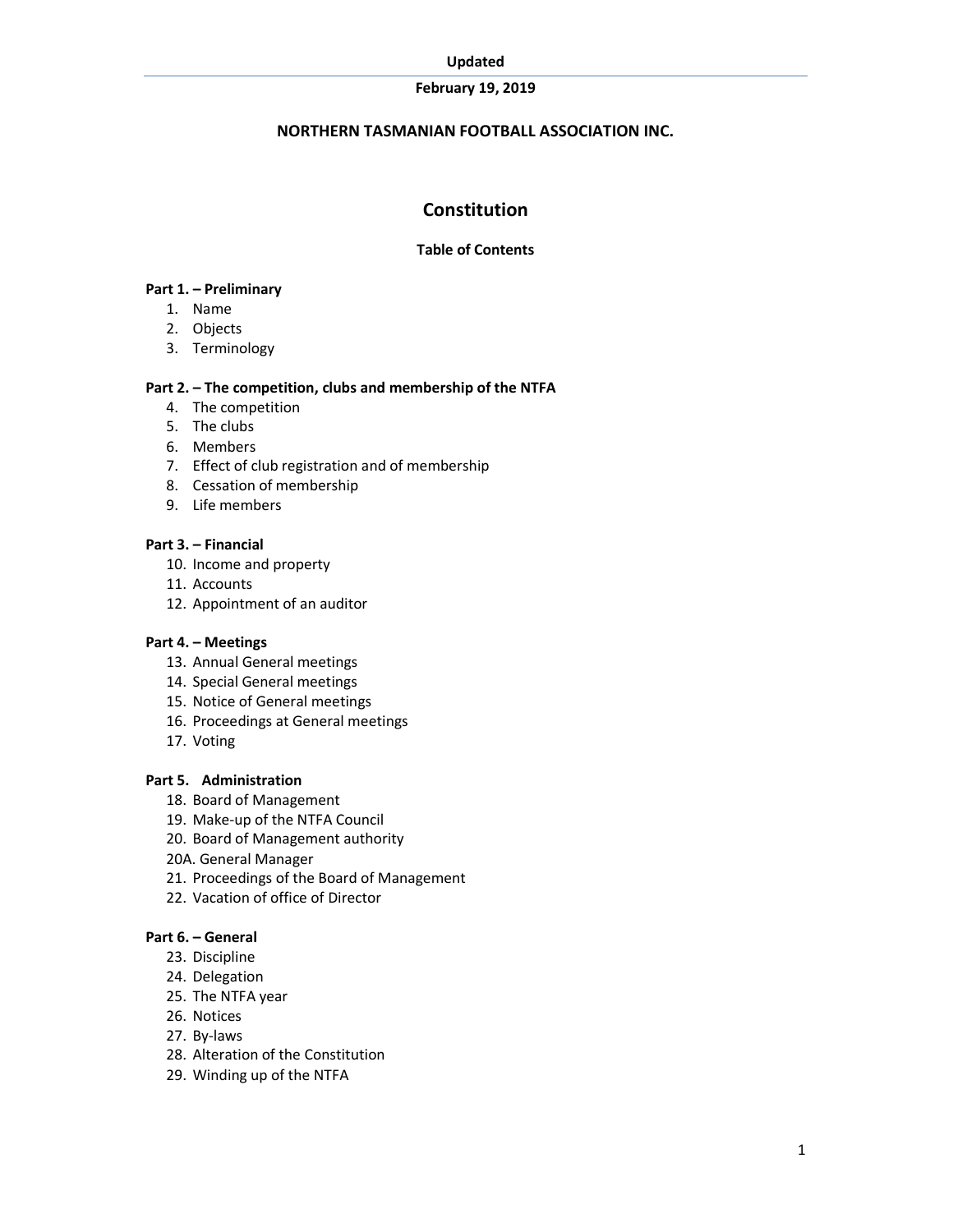## PART 1. – PRELIMINARY

# 1. NAME

(1) The name of the Association is the Northern Tasmanian Football Association Incorporated and here-in after called (the "NTFA").

(2) The NTFA is incorporated under the Associations Incorporation Act 1964

(3) In the NTFA's seal or in documents the word "incorporated" in its name may be abbreviated to "inc.".

# 2. OBJECTS

(1) The objects of the NTFA are:

## "THE NTFA AIMS TO PROVIDE A SOUNDLY ADMINISTERED AUSTRALIAN RULES FOOTBALL COMPETITION IN THE NORTHERN TASMANIAN REGION. THE NTFA WILL CREATE A VIABLE PLAYER PATHWAY TO THE ELITE LEVELS OF THE SPORT."

(2) Without limiting the generality of sub-rule (1), the NTFA Council may from time to time enter into affiliations, either by itself affiliating with other organisations, or by receiving other bodies into affiliation with it.

# 3. TERMINOLOGY

In this Constitution:-

(aa) "By-laws" includes rules and regulations made under this Constitution.

- (a) "Club" means a football club registered with and forming part of the NTFA competition.
- (b) "Constitution" means this document.
- (c) "Independent" means a person who does not hold office with a club.
- (d) "The Board" means the Board of Management of the NTFA.
- (e) "The Council" means the NTFA Council as defined in rule 19.
- (f) In this document words importing the singular or plural number include the singular or plural number respectively and words of any gender shall include the other gender.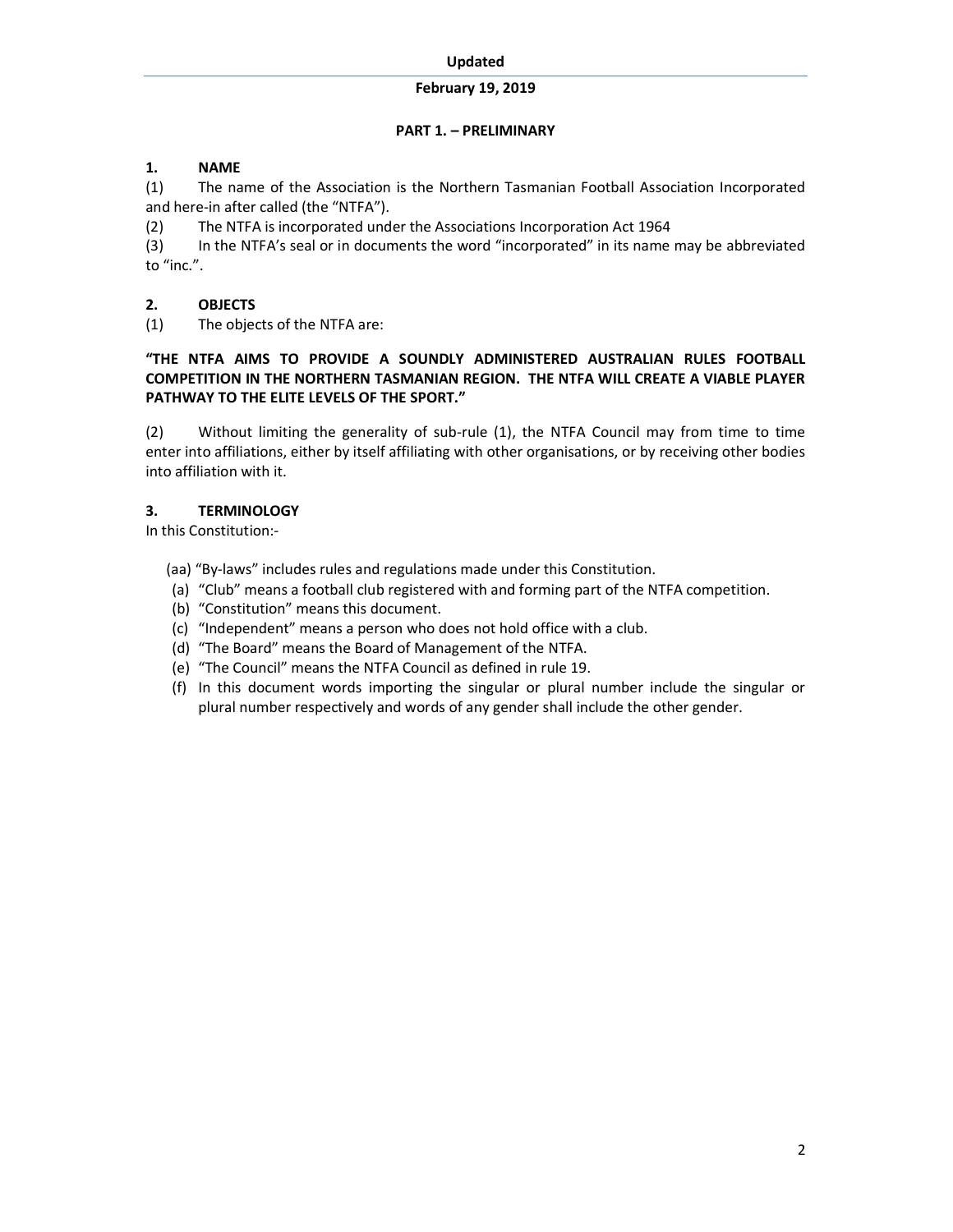### PART 2. – THE COMPETITION, CLUBS AND MEMBERSHIP OF THE NTFA

## 4. THE COMPETITION

Management of the competition shall be in accordance with the NTFA regulations, and to that end, the NTFA may appoint, either by resolution or by the regulations, sub-committees, boards, tribunals, or any other bodies which it thinks appropriate.

## 5. CLUBS

- (1) A football club may apply to the NTFA for registration as a team in the NTFA competition, and the Council may, in its discretion, accept or refuse the application.
- (2) The Council may from time to time bring clubs into or exclude clubs from the competition.

# 6. MEMBERS

- (1) Members of the NTFA are:-
	- (a) Member clubs which shall appoint a delegate who shall be a member of the Council. (b) Members of the Board and Life Members.
- (2) The NTFA shall maintain an up-to-date register of members, either in written form or as a computer record.

# 7. EFFECT OF CLUB REGISTRATION AND OF MEMBERSHIP

- (1) A registered club and any person who becomes a member is bound by this constitution and any rules, regulations, or by-laws made under it and any determinations made by the NTFA.
- (2) Each club and each member acknowledges:-
	- (a) That he has submitted without reserve to the consequences resulting from the operation of this constitution; and
	- (b) That the constitution is necessary and reasonable for the purposes of achieving the NTFA's objectives, and that he will not become a party to any suit, at law or in equity, against the Board, the Council, or any club or person subject to this constitution until all remedies provided for by the constitution have been exhausted.

# 8. CESSATION OF MEMBERSHIP

- (1) A member may resign by notice in writing to the NTFA.
- (2) A member may be expelled by the Council for any reason which it thinks appropriate, after notifying the member of the reason and calling upon the member to show cuse why they should not be expelled.

## 9. LIFE MEMBERS

- (1) The NTFA may at an Annual General Meeting appoint as a life member any person who has done outstanding work in the interests of the NTFA.
- (2) A proposal for life membership must be in writing signed by at least two members and lodged with the general manager at least one month before the relevant Annual General Meeting.
- (3) The proposal must be approved by the board and notice of it must appear in the notice convening the Annual General Meeting.
- (4) At the Annual General Meeting the motion of the appointment of a person as a life member shall be decided by secret ballot. A vote of 75% of those present will pass the motion.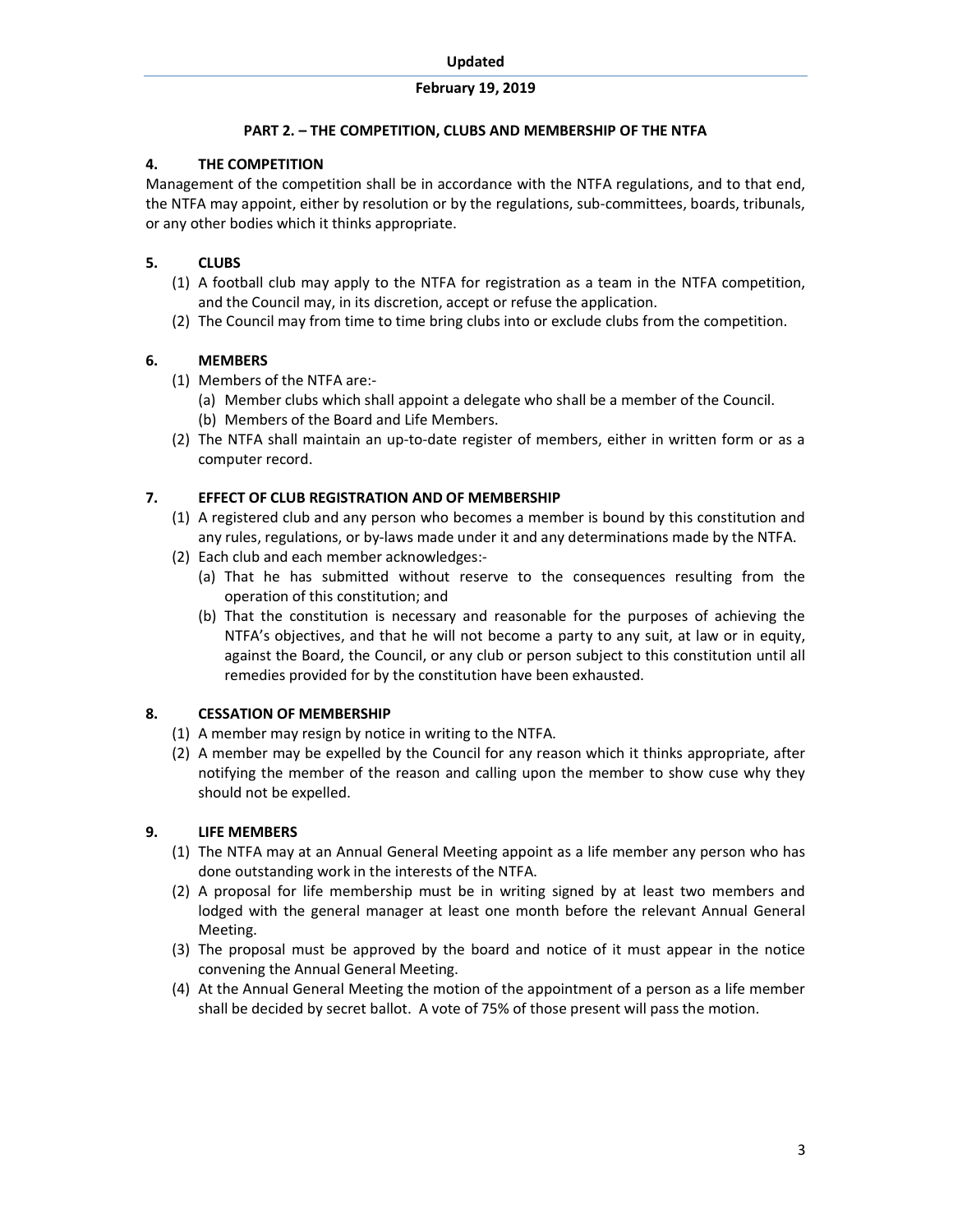### PART 3. – FINANCIAL

### 10. INCOME AND PROPERTY

- (1) The income and property of the NTFA shall be applied solely towards the objects and purposes of the NTFA and may not be distributed among the members as dividends or bonuses, except as otherwise provided for in the wind-up provisions of this constitution.
- (2) Nothing in sub-rule (1) prevents normal payments to a salaried employee, reimbursement of out-of-pocket expenses, or payments authorised by the NTFA for services rendered or goods supplied in the ordinary course of business.
- (3) The Board is responsible for expenditure of the funds of the NTFA and may authorise any person to expend funds of the NTFA within specified limits and any expenditure outside those limits must be approved or ratified by the Board.

## 11. ACCOUNTS

- (1) The Board shall cause proper accounting and other records to be kept and shall lay before each Annual General Meeting a balance sheet and profit and loss account made up to the previous 31<sup>st</sup> October.
- (2) All cheques, drafts, bills of exchange, promissory notes and other negotiable instruments of the NTFA shall be executed by two of the three Board members authorised by the Board to sign such instruments on its behalf.
- (2A) All electronic payments of the NTFA are to be made or authorised by:
	- (a) two of the three Board members authorised by the Board; or
	- (b) any person who has been delegated in writing by the Board

to make or authorise such payments on behalf of the Board.

(2) Where any accounting conduct or procedure is not provided for by these rules, the Board shall use as guidelines the provisions of the Corporations Law.

## 12. APPOINTMENT OF AUDITOR

- (1) At each Annual General Meeting the members present shall elect an auditor, who shall hold office until the next Annual General Meeting and is eligible for reappointment.
- (2) An auditor may only be removed from office by a special resolution of the council.
- (3) In the event of a casual vacancy occurring in the office of auditor the Board shall appoint a replacement until the next Annual General Meeting.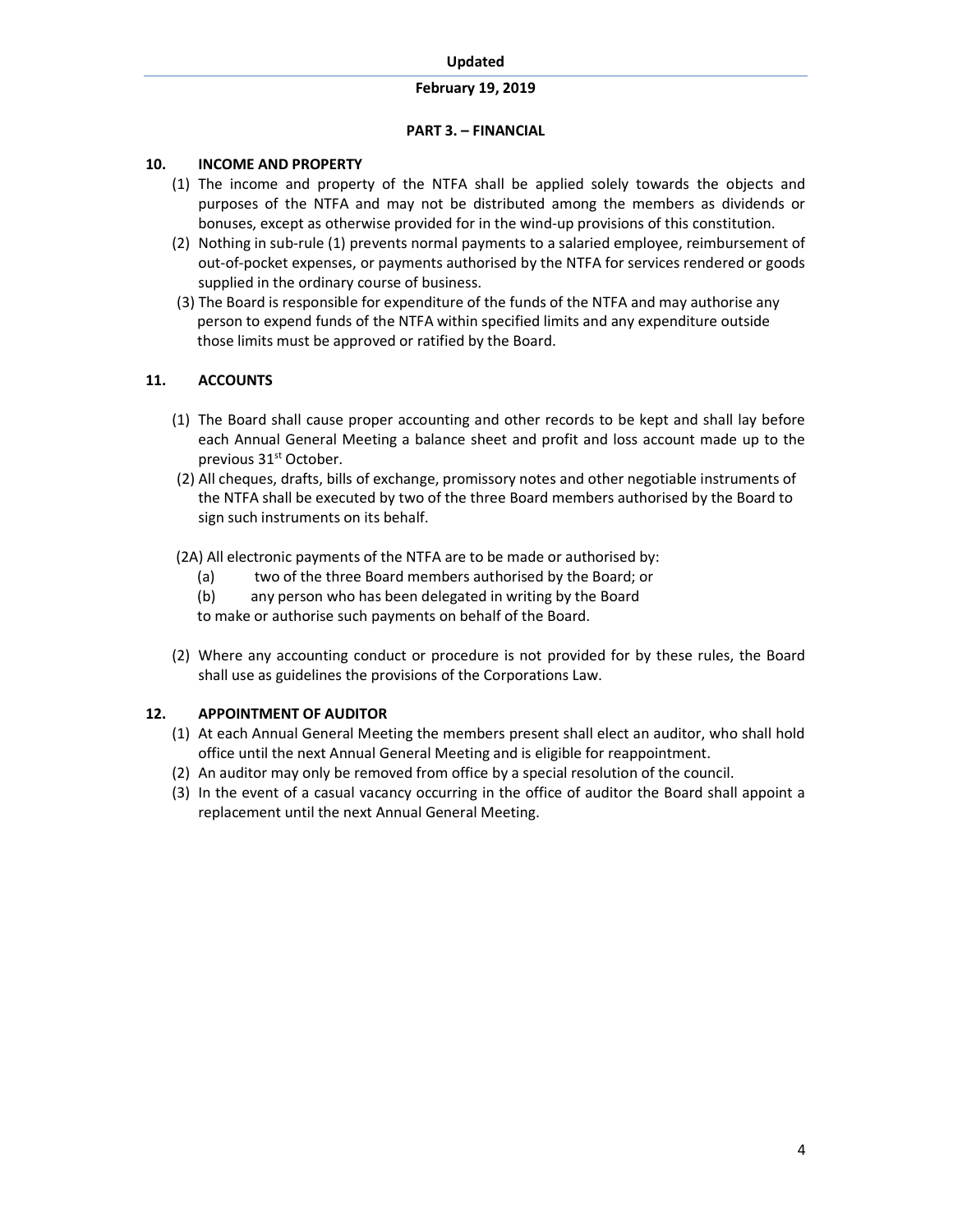## PART 4. – MEETINGS

The meetings of the NTFA shall be:-

### 13. ANNUAL GENERAL MEETING

- (1) The NTFA shall hold an Annual General Meeting in November or December of each year.
- (2) The ordinary business of the Annual General Meeting shall be:-
	- (a) To confirm the minutes of the last Annual General Meeting and any Special General Meeting in the interim.
	- (b) To receive reports from the Board and from the Auditor.
	- (c) To appoint the Auditor.
	- (d) To elect the Members of the Board.
	- (e) Nominations for office bearers shall be in writing, signed in each case by the proposer, seconder and nominees and lodged with the General Manager no later than 7 Days before the scheduled start of the Annual General Meeting. If there are insufficient nominations for the number of vacant positions, then nominations shall be taken from the meeting
	- (f) To permit any general business the Chairman rules in order.

## 14. SPECIAL GENERAL MEETINGS

- (1) The board may convene a special general meeting at any time and shall convene a Special General Meeting upon receipt of a written request signed by delegates representing at least half of the clubs, and in either event specifying the nature of the business at the meeting.
- (2) If the board, on written request, does not convene a special general meeting within 28 days any one of the petitioners may convene the meeting.

## 15. NOTICE OF ANNUAL GENERAL, SPECIAL GENERAL, BOARD & COUNCIL MEETINGS:

- (1) At least 14 Days before the day on which an Annual General Meeting or a Special General Meeting of the NTFA is to be held, the public officer is to publish a notice specifying: (a) the place, day and time at which the meeting is to be held; and
	- (b) nature of the business that is to be transacted at the meeting.
- (2) A notice is published for the purposes of sub-rule 15(1) if the notice:
	- (a) appears on a website, or an electronic address or the NTFA; or
	- (b) is sent to each NTFA member's:
		- (i) postal or residential or business address; or
		- (ii) an email address that the member has nominated as the email address to which notices from the NTFA may be sent; or
	- (c) is given by another means as determined by the public officer, that is reasonably likely to ensure that members of the NTFA will be notified of the notice.
- (3) The minimum notice for Board or Council meetings shall be four (4) working days.

(4) No business may be transacted at a Special General Meeting other than the business specified in the notice convening the meeting.

## 16. PROCEEDINGS AT ANNUAL GENERAL & SPECIAL GENERAL MEETINGS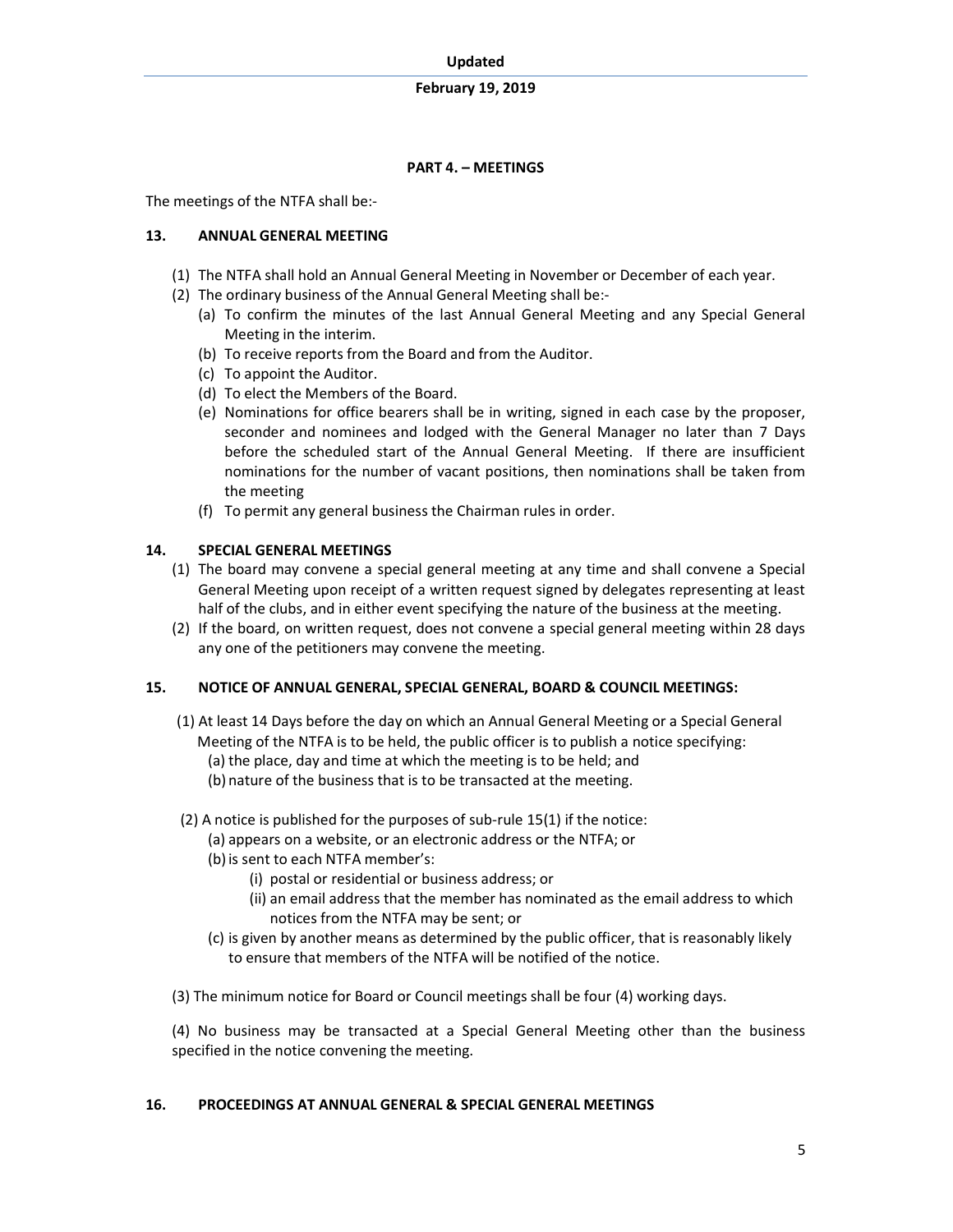- (1) The quorum at such meetings is ten members entitled to vote, but a quorum is not achieved if the members present do not represent at least two-thirds of the clubs.
- (2) Such meetings are open to the public, but a non-member may speak only with permission of the Chairman.
- (3) In the absence of the President and Vice President, the members present shall elect a Chairman.

### 17. VOTING

- (1) On any question arising at an Annual General Meeting or a Special General Meeting a member has one vote which must be given personally, with no written proxies.
- (2) The Chairman shall on request ask for a show of hands to decide a question, and shall, of his own motion or on request from a member present, take a poll, which shall be taken in such manner as the Chairman may direct.
- (3) In the case of equal voting on a question, the Chairman has a casting vote, in addition to his deliberate vote.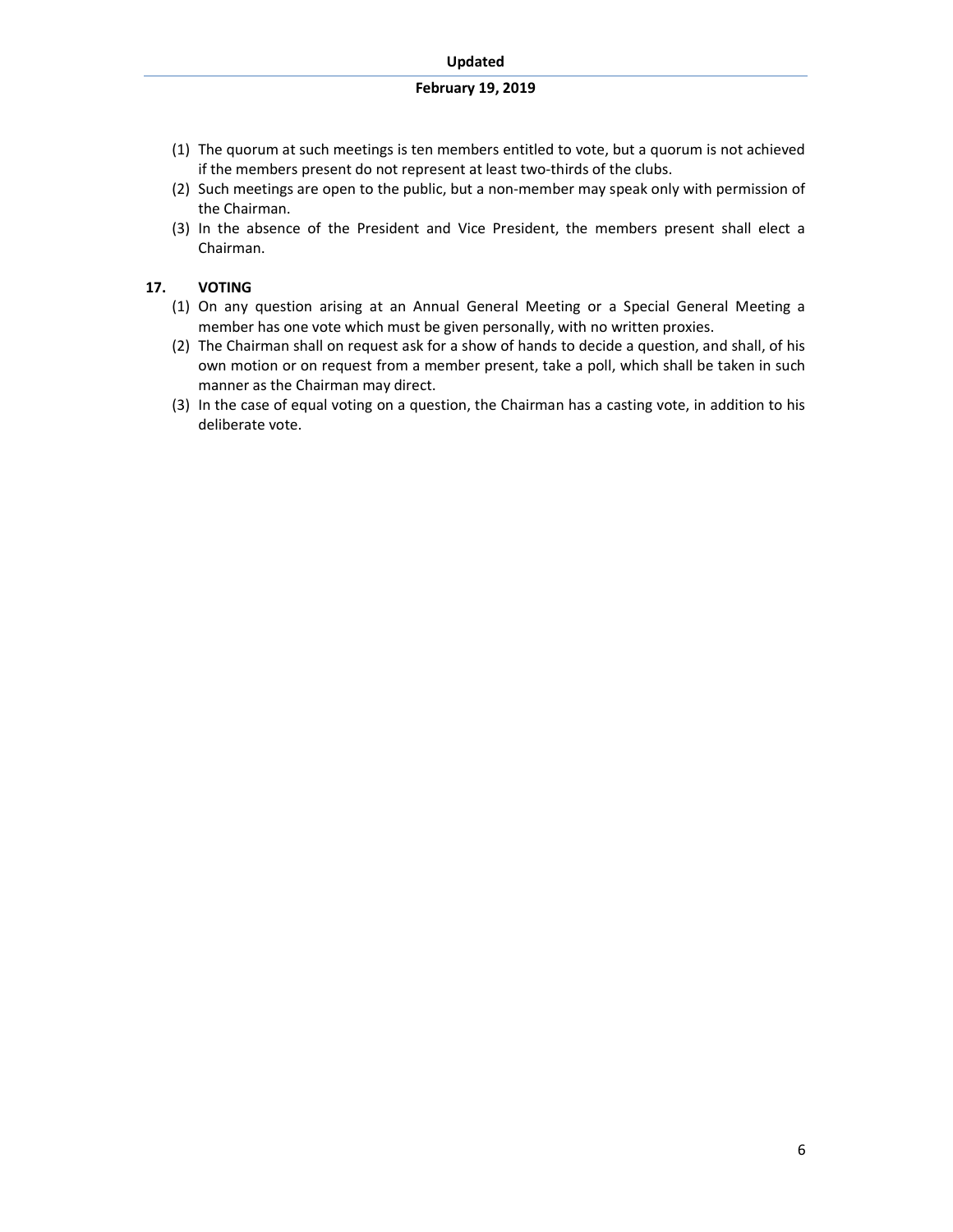#### PART 5 – ADMINISTRATION

#### 18. BOARD OF MANAGEMENT

The affairs of the NTFA shall be managed by the Council, which shall have the overall responsibility and powers for the governance and well being of the NTFA.

- (1) The Board of Management:-
- (a) May, subject to this Constitution, exercise all such powers and functions as may be exercised by the NTFA, other than those powers and functions that are required by the Constitution or by-laws to be exercised by general meetings of members.
- (b) Subject to the Constitution and by-laws, has power to perform all such acts and things as appear to the board to be essential for the proper management of the business and affairs of the NTFA.
- (c) The Board of Management shall consist of the following persons:
	- (1) President
	- (2) Vice President
	- (3) Finance Director
	- (4) Secretary
	- (5) Up to (8) eight Member Directors
	- (6) Junior Development Officer (non-voting)
	- (7) Umpire Co-ordinator (non-voting)

All of whom shall be elected at the Annual General Meeting (with the exception of the nonvoting members).

- (2) The President, Finance Director and up to 4 Member Directors shall be elected at the Annual General Meeting of each even calendar year.
- (3) The Vice President, Secretary and up to 4 Member Directors shall be elected at the Annual General Meeting each uneven calendar year.
- (4) The two non-voting member positions shall be appointed by the Board of Management.
- (5) Each office holder and ordinary member shall, subject to these Rules, hold office until the Annual General Meeting two years after the date of election, but shall be eligible for reelection.
- (6) In the event of any of the positions becoming vacant, the Board may appoint a person to fill the position and he will occupy the position until the conclusion of the two-year term.
- (7) No member of the Board can hold office if that person is a current official of any member club, unless with the permission of the Council. Any such person shall declare his club affiliation.
- (d) Executive Committee

The Board may appoint an Executive Committee consisting of the President, the Vice President, the Secretary and the Finance Director, to manage the day to day affairs of the Board, subject to all decisions being ratified at the Board's next meeting.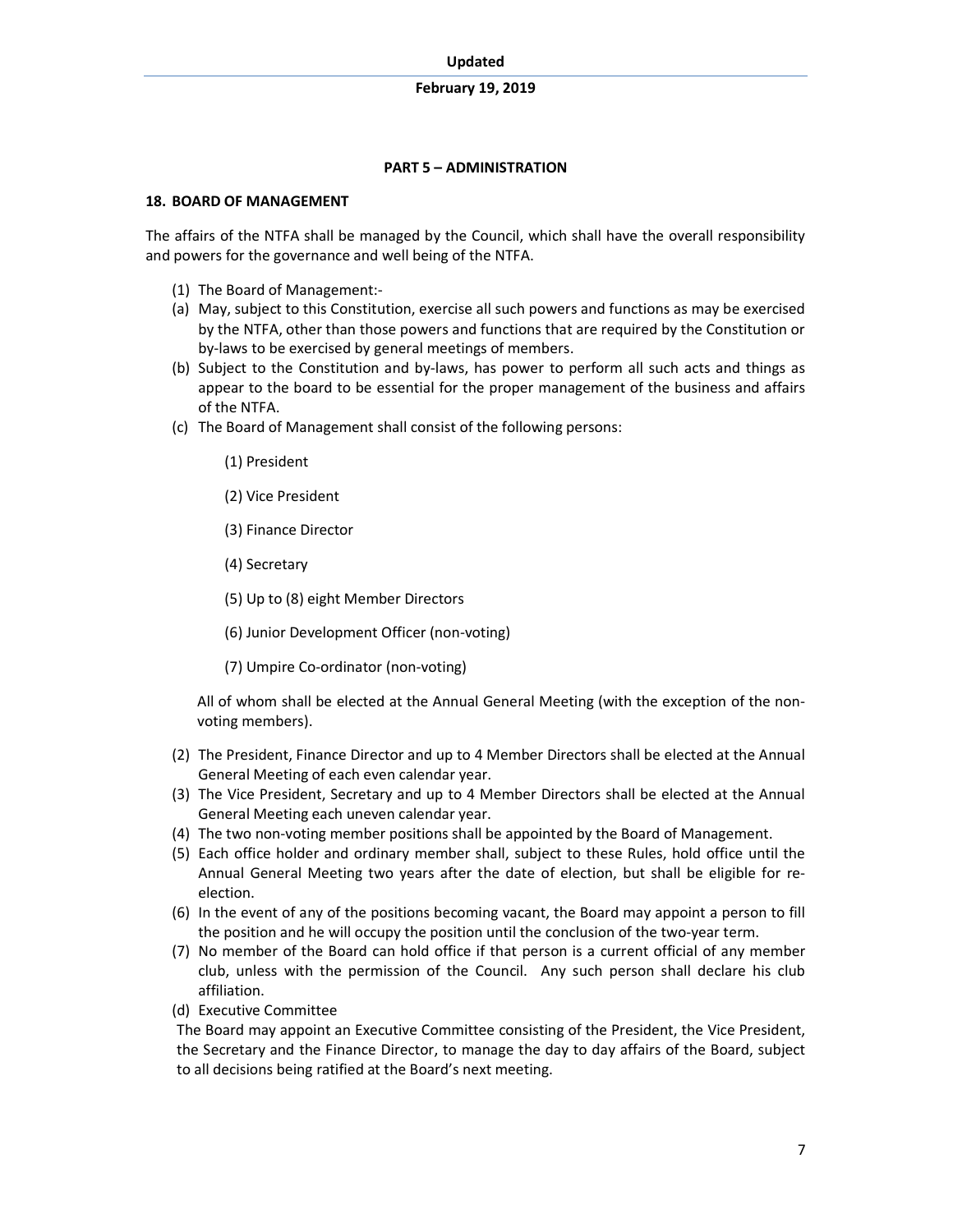### 19. MAKE-UP OF THE NTFA COUNCIL

The Council shall consist of one delegate appointed by each club, and the members of the Board entitled to vote.

#### 20. BOARD OF MANAGEMENT'S AUTHORITY

- (1) The intention and spirit of this rule is to conform with modern business practice by vesting a degree of authority in the Board, because of the practical difficulties involved in management of the Council.
- (2) The Council delegates all of its powers and functions to the Board, other than those powers and functions expressly reserved to the Council by resolution of the Council from time to time.
- (3) Notwithstanding that delegation, an action or decision of the Board may be reversed, altered, or cancelled by a two-thirds majority of the delegates at the Council meeting immediately following the action or decision, in a vote in which the board members may not participate. A quorum shall be more than 80% of the member club delegates.

### 20A. GENERAL MANAGER

- (1) The Board may appoint a General Manager on such terms and conditions for such period as it may determine.
- (2) The General Manager shall be the public officer of the NTFA.
- (3) The General Manager shall at all times carry out such directions or delegation of authority as are lawfully given by the Board and shall perform all things as appear necessary or desirable for the proper management and administration of the NTFA, including keeping all necessary and proper records of meetings of the Board and the NTFA and of all such matters as relate to the management of the NTFA.
- (4) The General Manager shall not be a member of the Board and shall not be entitled to vote at Board meetings but shall be present at all Board meetings as required by the Board.

### 21. PROCEEDINGS OF THE BOARD OF MANAGEMENT

- (1) Unless the Board decides otherwise from time to time, the Board shall meet at least once each month during the season and as required during the off season.
- (2) The quorum at a meeting of the Board is a simple majority, but not less than 50% of the total number of members entitled to vote.
- (3) (3) In the absence of the President and Vice-president at the Board meeting, the members present shall elect a chairman for that meeting.

#### 22. VACTION OF OFFICE

The office of member of the Board becomes vacant if he:

- (a) Becomes bankrupt or takes advantage of a law relating to bankruptcy.
- (b) Becomes of unsound mind.
- (c) Resigns in writing.
- (d) Ceases to live in Tasmania.
- (e) Misses three consecutive Board meetings, unless excused by the Board.
- (f) Dies.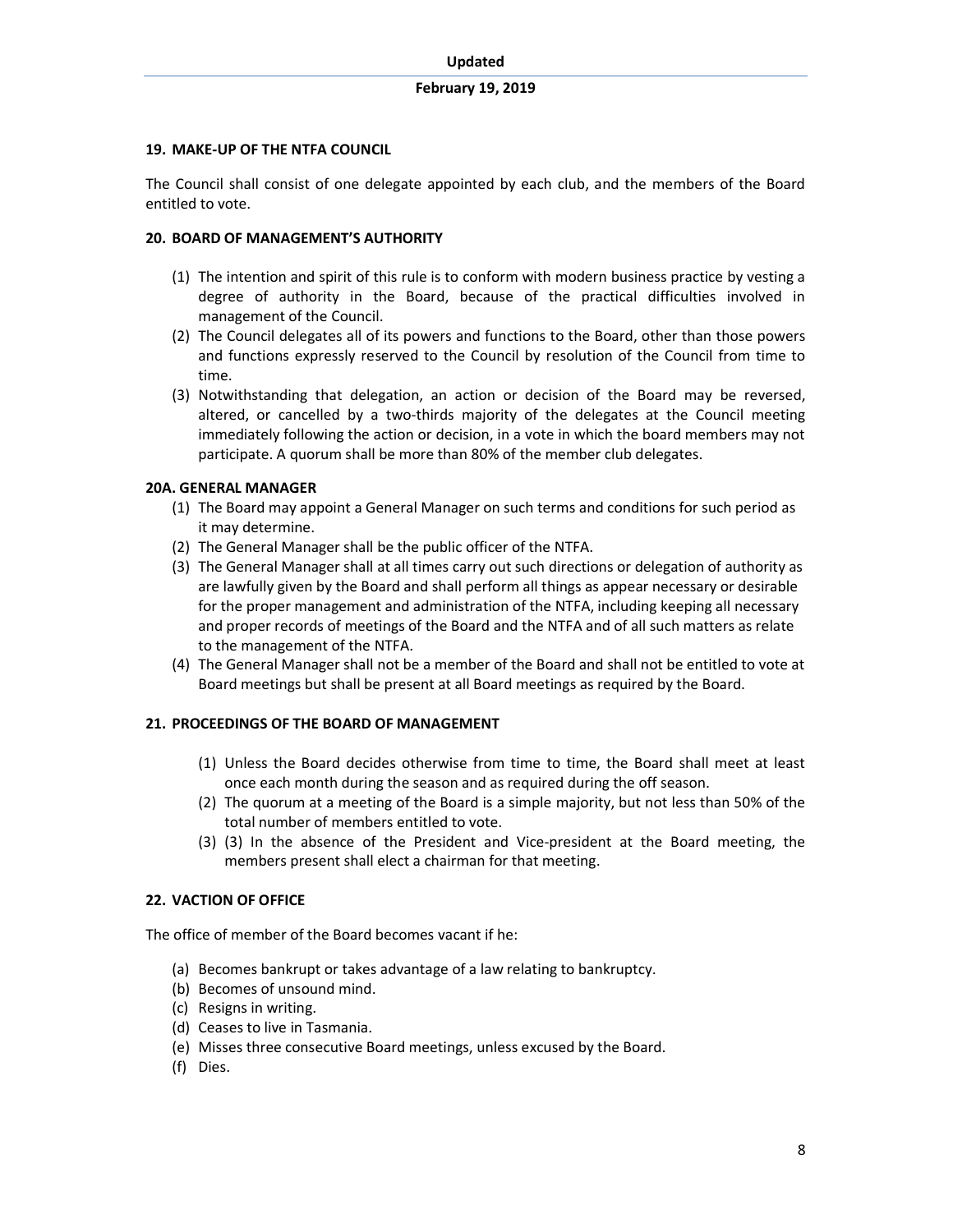### PART 6 – GENERAL

### 23. DISCIPLINE

The Board has authority to define offences, to hear and determine any allegation, complaint or charges brought against any person or member club under this Constitution or the Laws of Australian Football, and to impose penalties by way of fines, suspension, disqualification, deregistration, or otherwise, as it thinks fit.

### 24. DELEGATION

The Board shall make regulations for the purposes of this Constitution, and may delegate, either by resolution or by regulations, its authority to such boards, committees, tribunals or other bodies as it sets up for those purposes.

### 25. THE NTFA YEAR

- (1) The NTFA's financial year is from  $1<sup>st</sup>$  November to  $31<sup>st</sup>$  October annually.
- (2) For all other purposes, including the holding of office, the NTFA year is from Annual General Meeting to Annual General Meeting.

### 26. NOTICES

26 (1) Except as otherwise provided by this Constitution, a notice may be served by or on behalf of the NTFA on a person or club in any of the following ways:

- (a) By giving it to the person or an official of a club; or
- (b) By leaving it at, or sending it by ordinary post to, the person's or club's last notified address; or
- (c) Faxing it to the person's or club's last notified fax number; or
- (d) Emailing it to the person's or club's last notified email address.

26 (2) A notice given by:

- (a) ordinary post is deemed to have been received 2 business days after the day on which it was posted; and
- (b) electronic transmission of a fax or email is deemed to have been received on the day the notice was transmitted.

### 27. BY-LAWS

The Council may make By-laws not inconsistent with the Constitution for the better management of the objects and affairs of the NTFA.

### 28. ALTERATION S TO THE CONSTITUTION

- (1) It is a requirement of the law, restated here for convenience, that the Constitution of the NTFA may be altered only by special resolution.
- (2) A special resolution is a resolution passed by a majority of not less than three-quarters of the members of the NTFA entitled under these Rules to vote who are present in person at a Special General Meeting of which notice specifying the intention to propose the resolution as a special resolution has been given in accordance with these Rules.